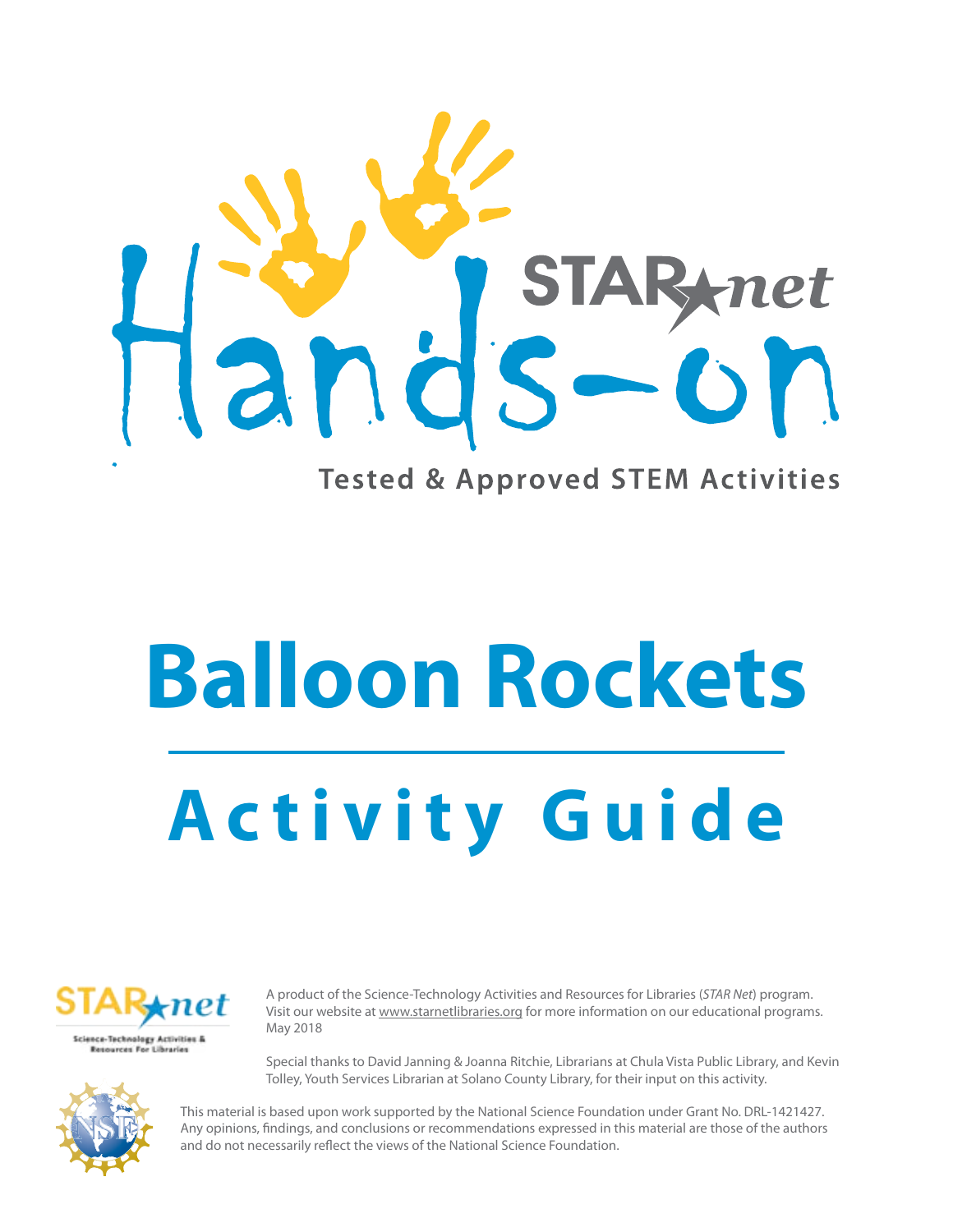## **Balloon Rockets**





Credit: Collaborative Summer Learning Program

### **Overview**

Children are "rocket scientists" as they test their ideas relating to physical forces and launch simple balloon-powered straw "rockets."

#### **Activity Time**

Under 10 minutes

#### **Intended Audience**

**Families** or other mixed-age groups, including children as young as 3 years old *with assistance from an older child, teen, or adult*  **School-aged children**

#### **Type of Program**

- $\square$  Facilitated hands-on experience
- R **Station, presented in combination with related activities**
- $✓$  **Passive program (if instructions are provided)**
- R **Demonstration by facilitator**

## **What's The Point?**

**When air is allowed to escape from a balloon, the balloon is propelled forward and demonstrates a basic principle in physics (Newton's Third Law of Motion).**

**Rockets are pushed forward by the force of engine exhaust escaping from the opposite end of the rocket.**

**Children – including young children – learn physics concepts by manipulating objects and observing their motions.**



Resources For Libraries

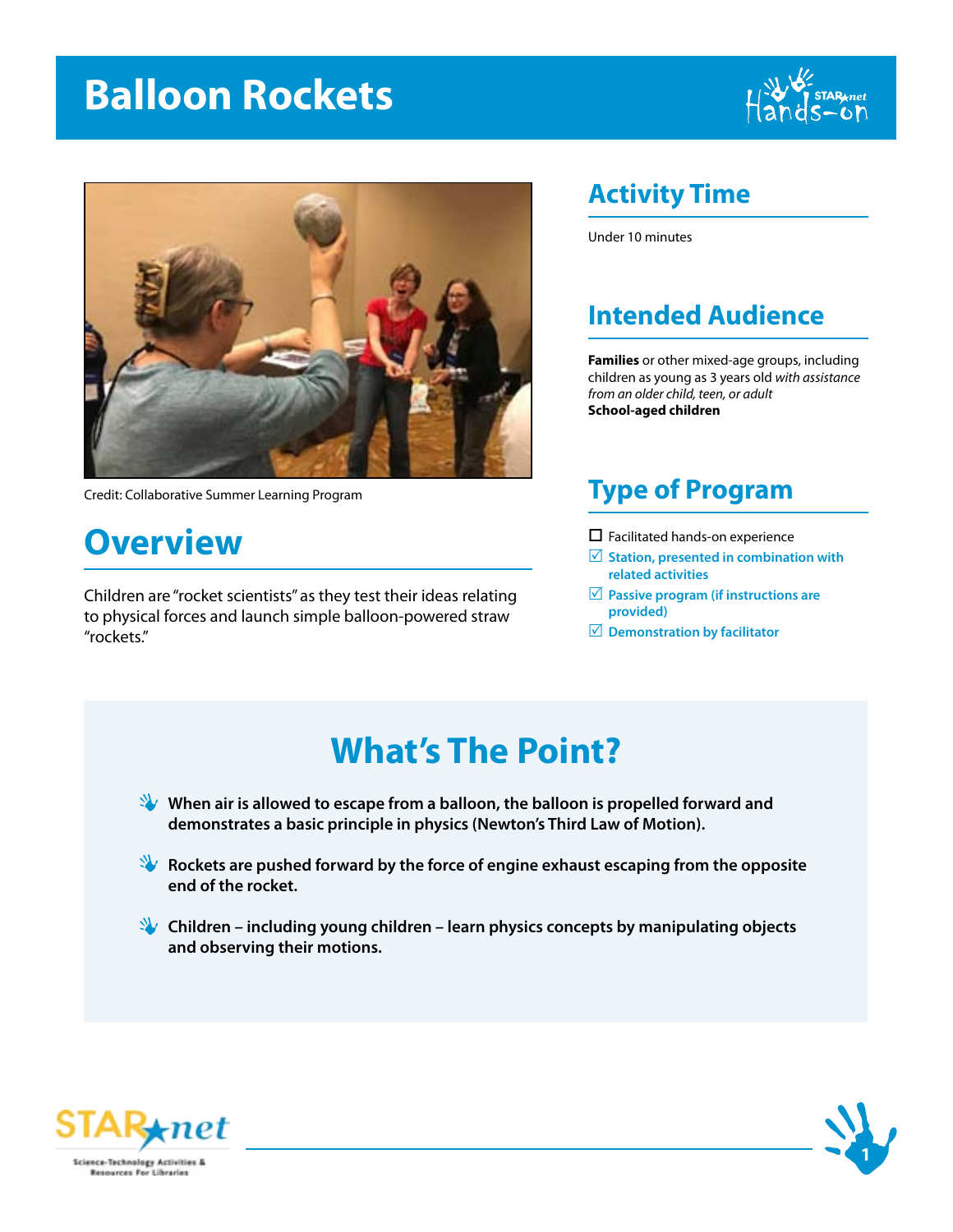## **Materials**

- $\square$  1 balloon per family
- $\square$  2 drinking straws
- $\Box$  2 (4-10 foot) strings (kite strings work well discard the kites but keep the handles) or lengths of fishing line
- $\Box$  Masking tape or glue dots
- $\square$  Optional: 2 inflatable or stuffed "planets" or "moons"
- $\square$  Optional: Speedometer, purchased from a sporting goods store or  $\triangle$ mazon.com
- □ Optional: Printed copies of the instruction sheet, *Explore on Your Own: Balloon Rockets* (below)

**Tip:** If you use fishing line, clearly mark off the area where the line will be set up so that participants do not accidentally walk into it.

## **Preparation**

- Thread the drinking straws onto the strings. Add tape to the ends of the strings to prevent the straws from slipping off.
- Have one volunteer (adult, teen, or older child) hold the kite handle in one hand. **Optional:** have the volunteer also hold an inflatable or stuffed "planet" or "moon" as a target for the rocket.
- Unwind 4-10 feet of kite string. Have a second volunteer hold the other end of the string and the straw.
- If needed, provide copies of the instruction sheet, *Explore on Your Own: Balloon Rockets*.

## **Activity**

#### **1. Invite children to take turns launching their rockets.**

- Blow up a balloon and hold its mouth closed, but do not tie it (adults will need to help small children).
- Attach the balloon to the straw using tape or glue dots, while holding the balloon's mouth closed.

Allow children to choose how to attach the balloon, even if it's the "wrong" way.

- Release the air from the balloon and see if the straw reaches the other end of the string.
- **Optional:** Measure the speed at which the balloon rocket travels using a speedometer.

#### **2. Try again!**

Remove the tape or glue dots from the straws, as needed, and reuse the straws for each launch. If necessary, change the direction that the balloon is attached (so that the mouth points away from the target, propelling the straw toward the target). Or, try blowing the balloon up with more or less air and see how far the straw travels in each case.



**2**

**Science-Technology Activities &** Resources For Libraries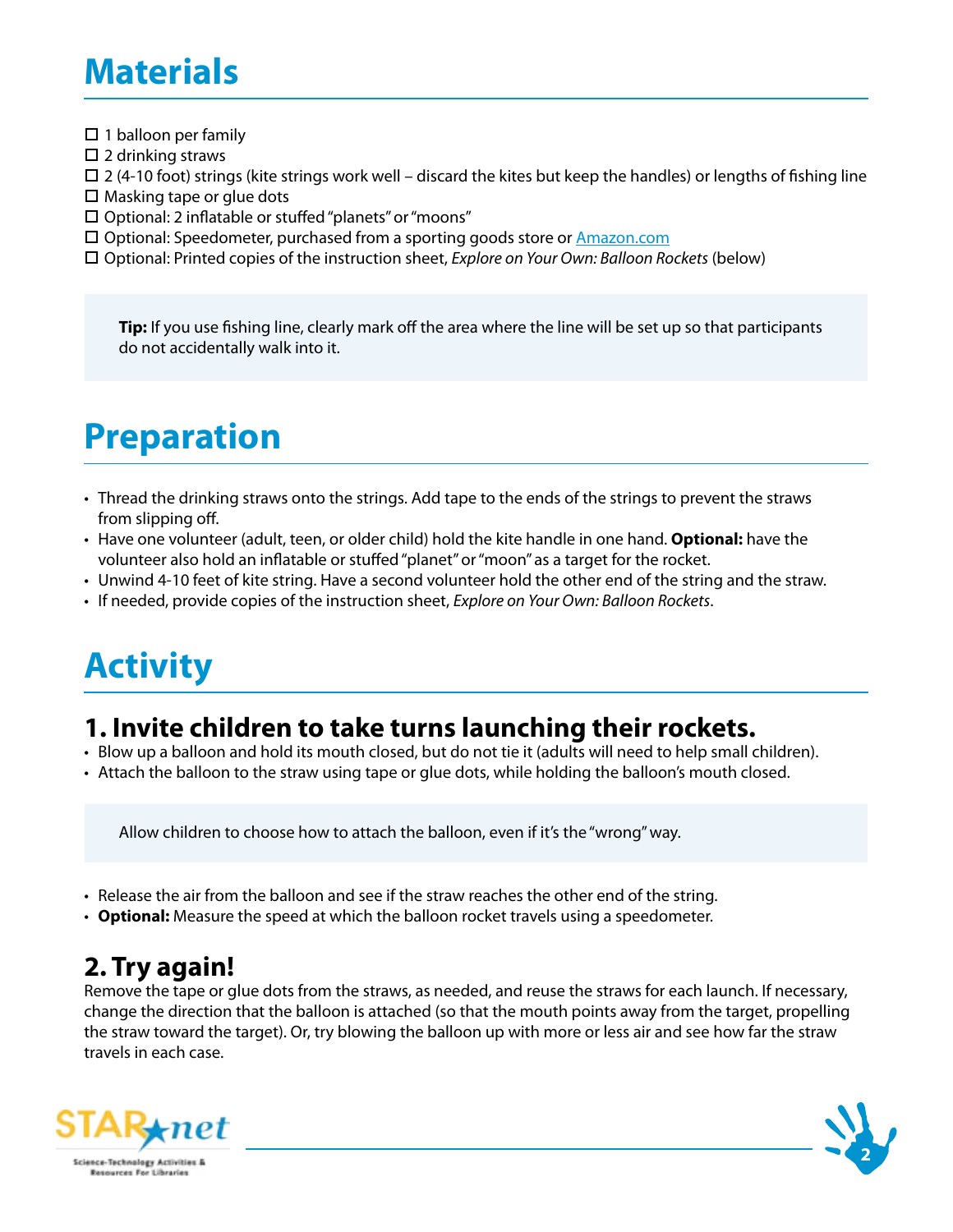#### Disciplinary Core Ideas

#### **PS2.A: Forces and Motion**

- Pushes and pulls can have different strengths and directions.
- Pushing or pulling on an object can change the speed or direction of its motion and can start or stop it.

#### **PS3.C Relationship Between Energy and Forces**

• A bigger push or pull makes things speed up or slow down more quickly.

## **References**

Mazza, D. (2005, September 9). "Activity: Controlled Propulsion Experiment – Balloon," in *Beginner's Guide to Rockets: Newton's Third Law and Rocket Propulsion*. Retrieved from [https://spaceflightsystems.grc.nasa.gov/education/rocket/Lessons/propulsionS\\_act.html.](https://spaceflightsystems.grc.nasa.gov/education/rocket/Lessons/propulsionS_act.html)

NGSS Lead States (2013). *Next Generation Science Standards: For States, By States*. Washington, DC: The National Academies Press.

Gur, C. (2011). "Physics in preschool." *International Journal of the Physical Sciences* 6(4), 939-943.



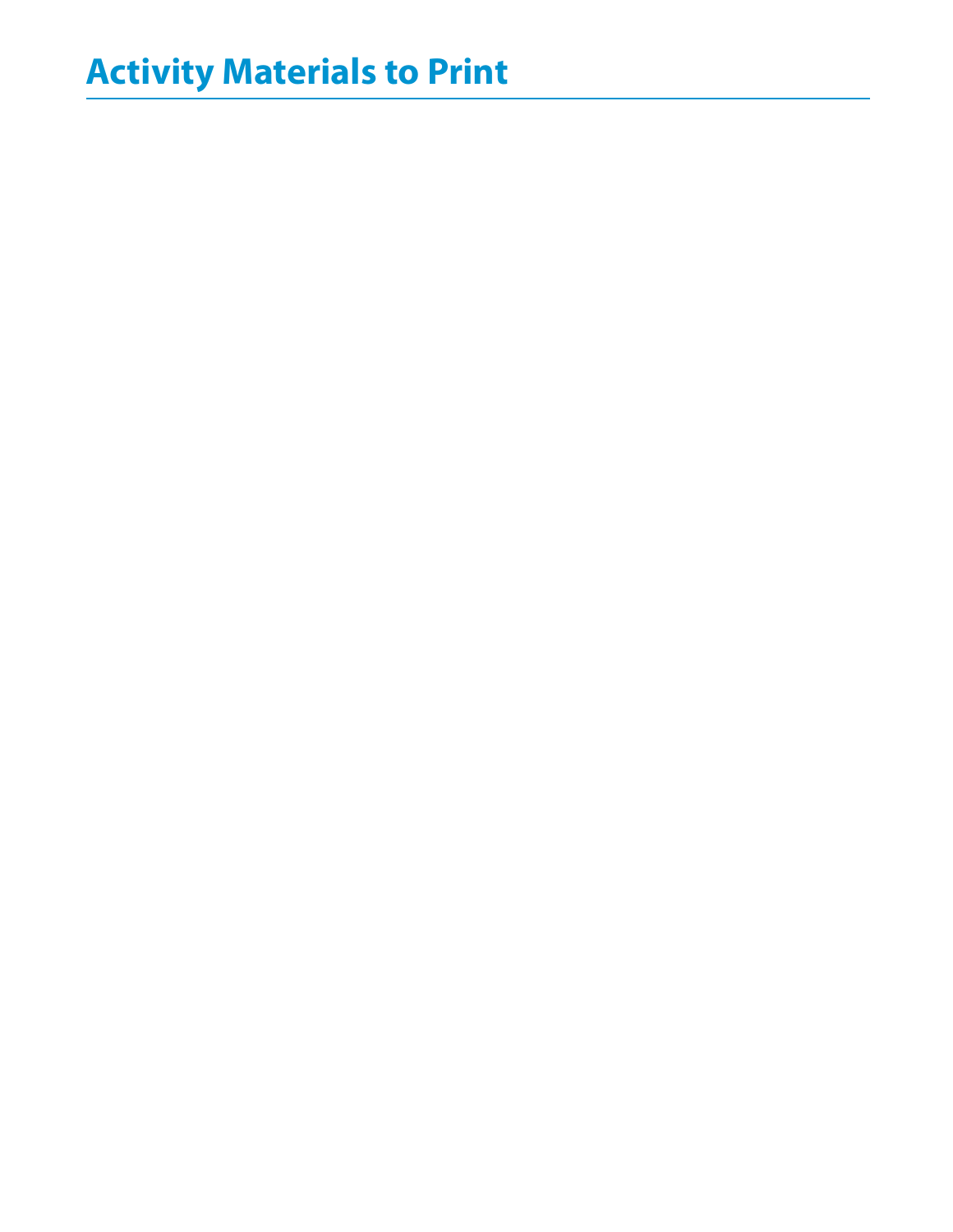## **Explore on Your Own: Rocket Coloring Page and Hands-on Activity**







Resources For Libraries